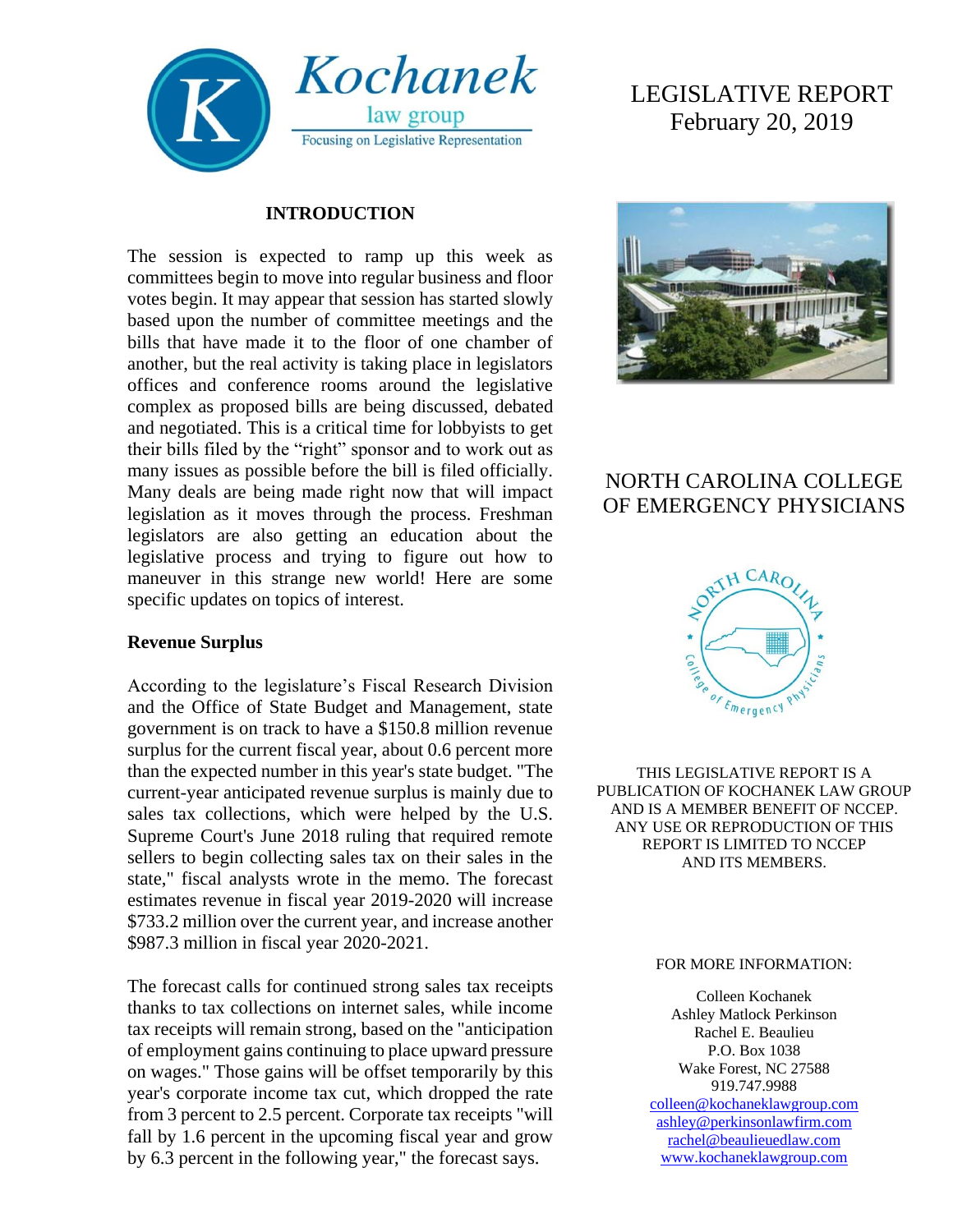House Speaker Tim Moore credits the surplus numbers to lower taxes creating a stronger economy. "Those calling for drastic change in our economic approach are calling for a change in these positive economic outlooks and budget surpluses," Moore said. "It is essential our state maintain financial flexibility and not return to days of higher taxes and wasteful spending and deficits."

A full joint appropriations committee is scheduled for Wednesday morning to hear a revenue forecast presentation from the legislature's economist, Barry Boardman.

#### **Gun Proposals**

February 14, marked one year since 17 people were killed in a shooting at Marjory Stoneman Douglas High School in Parkland, Florida. Several lawmakers called on this day for a variety of gun restrictions in this state. The omnibus gun bill they filed, called the Gun Violence Protection Act, includes provisions that would require background checks on all gun purchases, prohibit highcapacity magazines, ban bump stocks and raise the age to purchase an assault-style weapon from 18 to 21.

"It's sad we have to be here on Valentine's Day in remembrance of what happened a year ago in Parkland," said Rep. Marcia Morey, one of the sponsors of the bill. "It's not just Parkland. It's not just mass shootings. It happens in our communities every day."

"Gun violence is a public health crisis," said Rep. Christy Clark, D-Mecklenburg, a former state director for Moms Demand Action for Gun Sense in America. Sponsors wore orange ribbons at a news conference to announce their bill, and members of Moms Demand Action carried a bouquet of 17 orange roses for the Parkland victims and held up note cards with the names and ages of the victims.

Sponsors are hopeful that public sentiment has changed among lawmakers and the public since the Parkland shooting and that some of their proposals will succeed this year, although previous gun control measures have failed to pass through the Republican-controlled General Assembly in recent years. Rep. Pricey Harrison said she has filed gun-related bills every session since the Sandy Hook Elementary School shooting in 2012, but none have ever gotten a committee hearing.

Some Republican House members filed another gun omnibus bill that would actually loosen gun laws and allow access to guns in more places, among other provisions, calling for eliminating the requirement to obtain a permit to carry a concealed weapon.

# **BILLS OF INTEREST**

HOUSE BILL 46, Economic Security Act of 2019, would seek to advance economic security in the State by:

- raising the State's minimum wage as follows:
	- o removing the provision that requires wages of at least \$6.15 per hour;
	- $\circ$  requiring a minimum wage of (1) \$8.00 per hour, effective Labor Day, September 2, 2019; (2) \$9.50 per hour, effective Labor Day, September 7, 2020; (3) \$11.00 per hour, effective Labor Day, September 6, 2021; (4) \$13.00 per hour, effective Labor Day, September 4, 2022; and (5) \$15.00 per hour, effective Labor Day, September 2, 2024;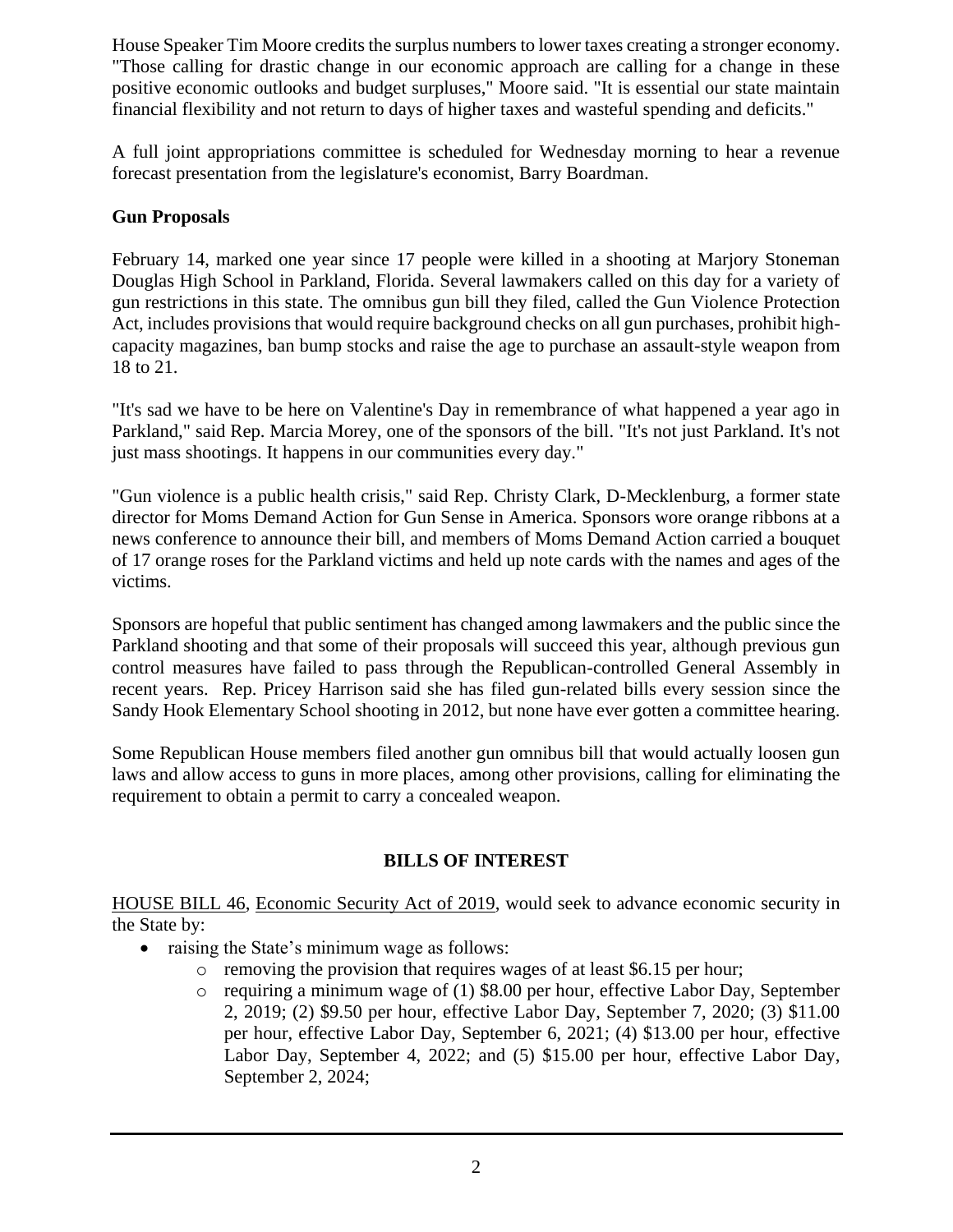- o stating that, if the minimum wage in the federal Fair Labor Standards Act is higher than the stated new minimum wage, then the rate specified in the Fair Labor Standards Act is the state minimum wage;
- enacting a new Equal Pay Act:
	- o establishing that no employer can pay any person in the employer's employ at wage rates less than the rates paid to employees of the opposite sex in the same establishment for the same quantity and quality of the same classification of work;
	- o providing that any employer who violates the statute is liable to the employee affected in the amount of the wages that the employee is deprived of by reason of the violation;
	- o defining an employer to include the state and any local political subdivision of the state and every person having control or direction of any woman or man employed at any labor, or responsible directly or indirectly for the wages of another who employs more than five employees;
	- o defining an employee as any woman or man in receipt of or entitled to compensation for labor performed for another;
	- o providing that nothing in the statute prohibits a variation of rates of pay for male and female employees engaged in the same classification of work based upon seniority; a difference in length of service; ability; skill; difference in duties or services performed, whether regularly or occasionally; difference in the shift or time of day worked; hours of work; or restrictions or prohibitions on lifting or moving objects in excess of specified weight or other reasonable differentiation; or factor or factors other than sex, when exercised in good faith;
	- $\circ$  prohibiting an employer who is in violation of the statute from reducing the pay of any employee in order to bring the employer into compliance with these provisions;
	- o prohibiting an employer from retaliating against any employee who seeks redress or who participates in the investigation of a complaint;
	- o allowing an affected employee to file a complaint with the Department of Labor, who would have to investigate the complaint and notify the employer and the employee of the results of the investigation;
	- o authorizing an employee who receives less than the wage to which the employee is entitled to recover in a civil action the balance of those wages, together with costs and attorneys' fees, notwithstanding any agreement to work for a lesser wage;
	- o providing that the employee is not required to exhaust administrative remedies before filing the civil action;
	- $\circ$  requiring a civil action to be brought within two years after the date that the alleged violation is discovered by the affected employee.
- enacting the Healthy Families and Healthy Workplaces Act:
	- o providing that the Act does not apply to (1) bona fide volunteers in an organization where an employer-employee relationship does not exist or  $(2)$  any person who is exempt from the Wage and Hour Act under specific provisions with an exception regarding domestic workers who are exempt only if they are employed in the place of residence of their employer;
	- o providing that paid sick time begins to accrue at the start of employment at a rate of one hour of paid sick time for every 30 hours worked;
	- o requiring, for employees of small businesses, a limit of 32 hours of accrued paid sick time in a calendar year, and for employees of other employers, a limit of 56 hours of accrued paid sick time in a calendar year;
	- o providing a list of reasons that an employee may be absent from work and use their paid sick time;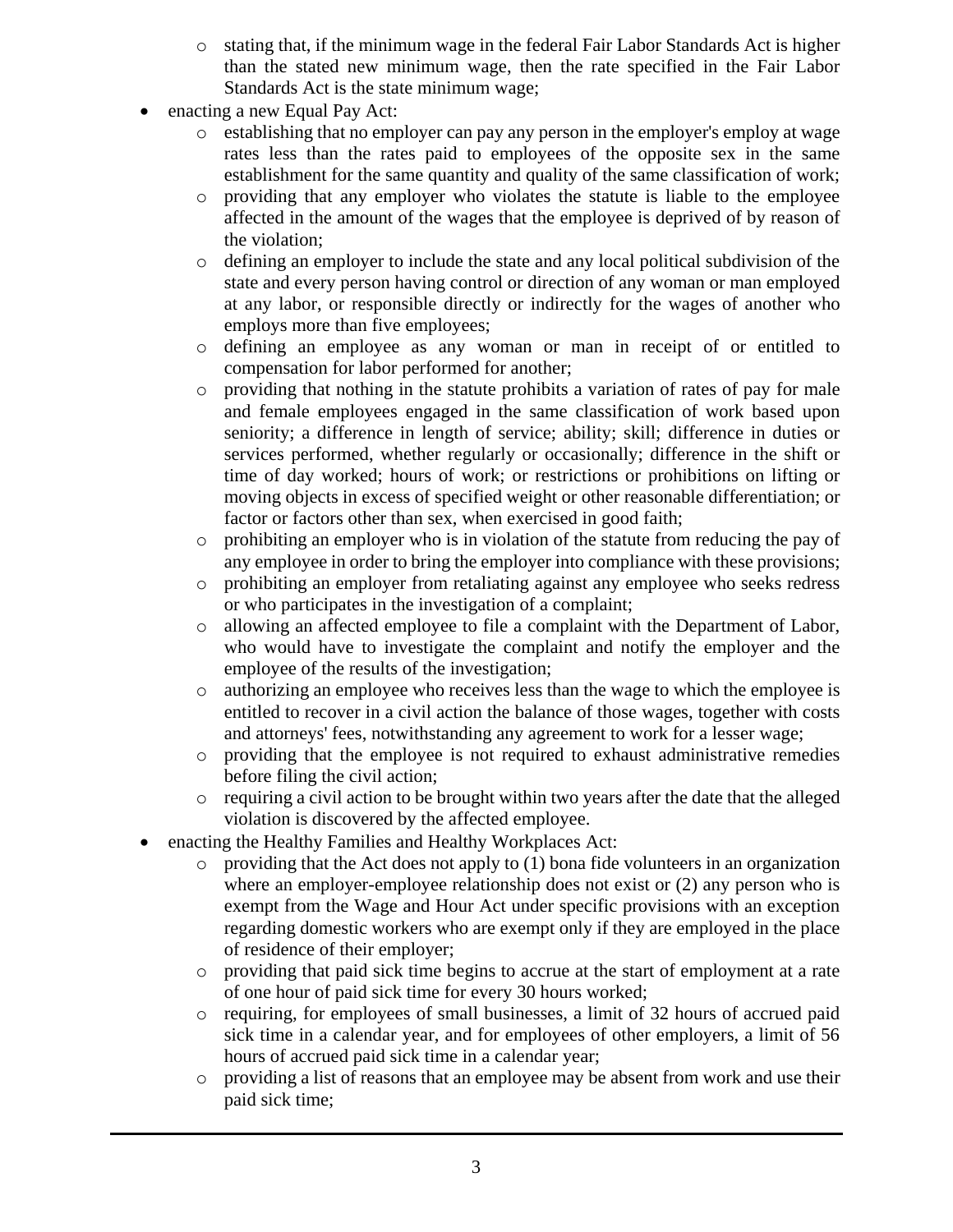- $\circ$  requiring paid sick time is to be provided by an employer to an employee to:
	- care for a member of the employee's immediate family suffering from health issues or to care for the employee's own health, unless the care is covered under federal law; or
	- allow an employee to address the psychological, physical, or legal effects on himself or herself or an immediate family member of domestic violence, sexual assault, or stalking;
- $\circ$  prohibiting an employer from requiring the disclosure of details relating to domestic violence, sexual assault, stalking, or an employee's medical condition as a condition of providing paid sick time to an employee;
- o requiring an employer to treat as confidential any information that the employer acquires about the employee or the employee's immediate family regarding domestic violence, sexual assault, stalking, or health conditions;
- o requiring employers to provide notice to employees, in Spanish and English, of their entitlement to paid sick time and other related information;
- amending the State's labor laws to reduce the amount of tips that may be counted as wages of tipped employees (against the minimum wage requirements) through December 31, 2020, and subsequently requiring that no tips may be counted as wages for minimum wage purposes;
- requiring only written notification to employees at the time of hiring and upon any material change of: (1) the promised wages and basis upon which wages will be calculated; (2) the method, day, and place for payment; (3) the full name, mailing address, and telephone number of the employer and the federal and state tax identification number of each employer who is not a natural person; and (4) the employment status of the employee;
- amending the provisions regarding recovery and violations of unpaid wages;
- enacting new provisions to entitle an employee to enumerated liens for wage claims and collections, and providing that liens recorded pursuant to these provisions take precedence over all other debts, decrees, liens, or mortgages against the employer;
- enacting provisions regarding the Fair Assessment of Persons with Criminal Histories to:
	- o prohibit a hiring authority from: (1) asking about or considering the criminal history of an applicant for public employment; or (2) including such an inquiry on any initial employment application form until the hiring authority has made a conditional offer of employment to the applicant;
	- $\circ$  provide that these provisions do not apply to public employment in positions where the hiring authority is required by law to consider the applicant's criminal record;
	- o prohibit a person from being disqualified for public employment solely or in part because of a previous conviction except as otherwise required by law or if the conviction is determined to be substantially related to the qualifications, functions, or duties of the position after all of the following factors are considered: (1) the level and seriousness of the crime; (2) the date of the crime; (3) the age of the person at the time of conviction; (4) the circumstances surrounding the commission of the crime; (5) the connection between the criminal conduct and the duties of the position; (6) the prison, jail, probation, parole, rehabilitation, and employment records of the person since the date the crime was committed; and (7) the subsequent commission of a crime by the person. Clarifies that an arrest record that did not result in a conviction cannot be the basis for disqualification from public employment; and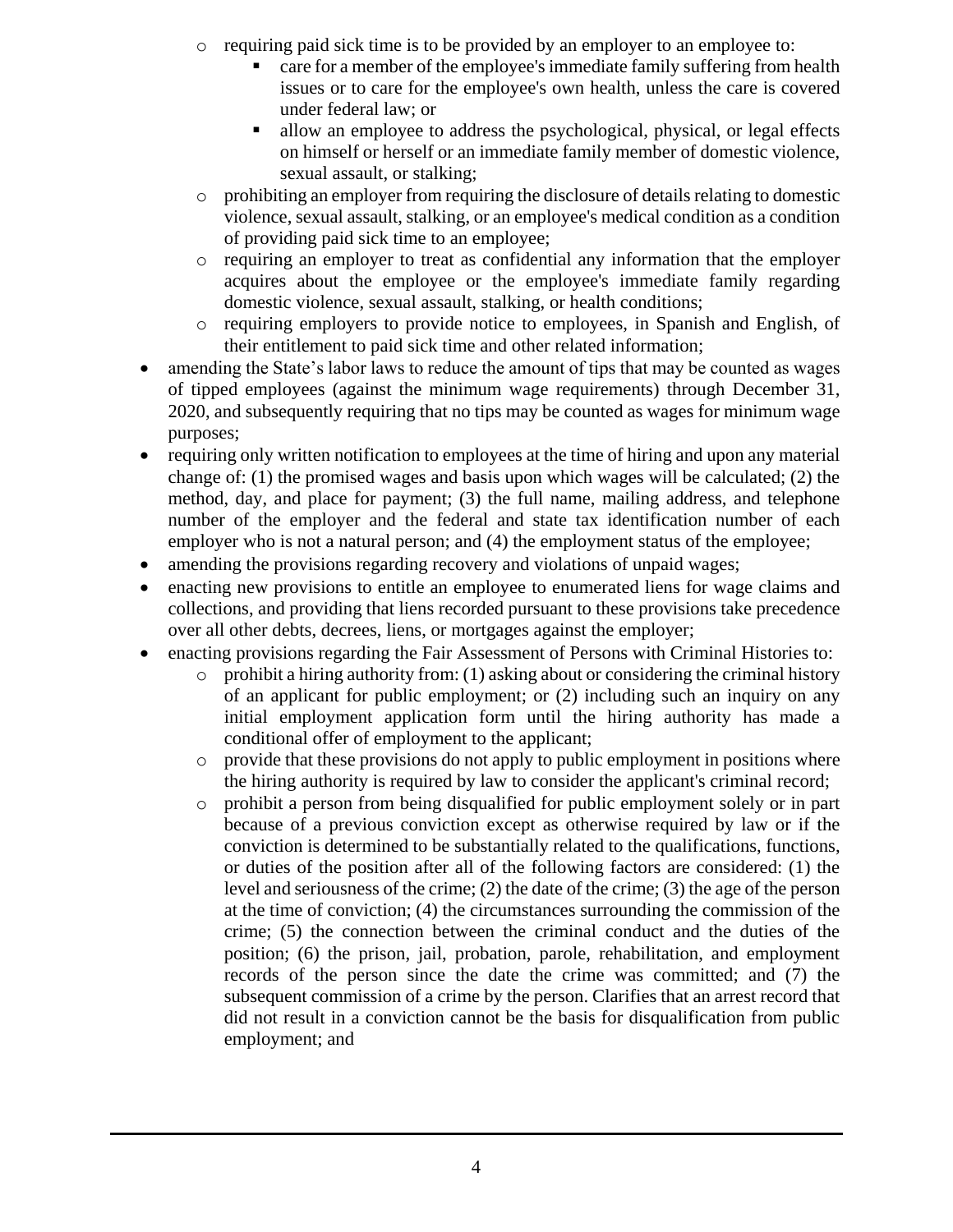- $\circ$  require a hiring authority to inform an individual of a potential adverse hiring decision based on the background check and provide the applicant an opportunity to provide evidence that the report is incorrect or inaccurate.
- repealing the statute that prohibits public employee union collective bargaining agreements;
- reenacting the earned income tax credit for taxable year 2020 and beyond; and
- reenacting the tax credit for child care.

#### **Introduced by Representatives Fisher and Harrison and referred to the House Commerce Committee.**

HOUSE BILL 50, Allow Hyperbaric Oxygen Therapy for TBI/PTSD, would:

- prohibit anyone other than an authorized medical professional from prescribing or providing hyperbaric oxygen therapy treatment to a veteran for the treatment of traumatic brain injury or posttraumatic stress disorder (PTSD);
- allow any veteran residing in North Carolina who has been diagnosed with a traumatic brain injury or PTSD to receive hyperbaric oxygen therapy treatment; and
- require prescribers and providers of hyperbaric oxygen therapy treatment for veterans to follow the standard approved treatment protocols for hyperbaric oxygen therapy.

#### **Introduced by Representatives Murphy, Grange, Martin and Speciale and referred to the House Health Committee.**

HOUSE BILL 53, A Second Chance for Life, would:

- add requirements needed to prove that the consent of a woman is voluntary and informed based upon the mandate of the statute before an abortion is performed;
- require any physician who prescribes, dispenses or otherwise provides any drug or chemical to induce an abortion to furnish the patient with written information prepared by the Department of Health and Human Services about the ability to stop or reverse the process;
- require the original of the woman's certification, in writing, that she was given the specified information, be kept with her medical records and a copy provided to her; and
- direct DHHS to publish and make available online specified materials to inform about the possibility of reversing a drug-induced abortion.

#### **Introduced by Representatives McElraft, White, R. Turner and Presnell and referred to the House Health Committee.**

HOUSE BILL 54, Unborn Child Protection from Dismemberment, would:

- make it unlawful to willfully perform a dismemberment abortion or attempt to perform a dismemberment abortion unless necessary to prevent serious health risk to the mother;
- provide a physician accused of performing, or attempting to perform, a dismemberment abortion the opportunity to seek a hearing before the North Carolina Medical Board on whether the procedure was necessary to prevent serious health risk to the mother;
- make the findings of the Medical Board admissible in any trial on the issue;
- grant immunity from civil liability for actions related to dismemberment abortion to the patient, non-physician employees acting at the direction of a physician and pharmacists and others who provide prescriptions, instruments or materials used in the procedure;
- specify civil remedies and availability of injunctive relief under the new article;
- specify that a court cannot allow a plaintiff to maintain a claim for relief for a violation of the article if the pregnancy resulted from the plaintiff's criminal conduct; and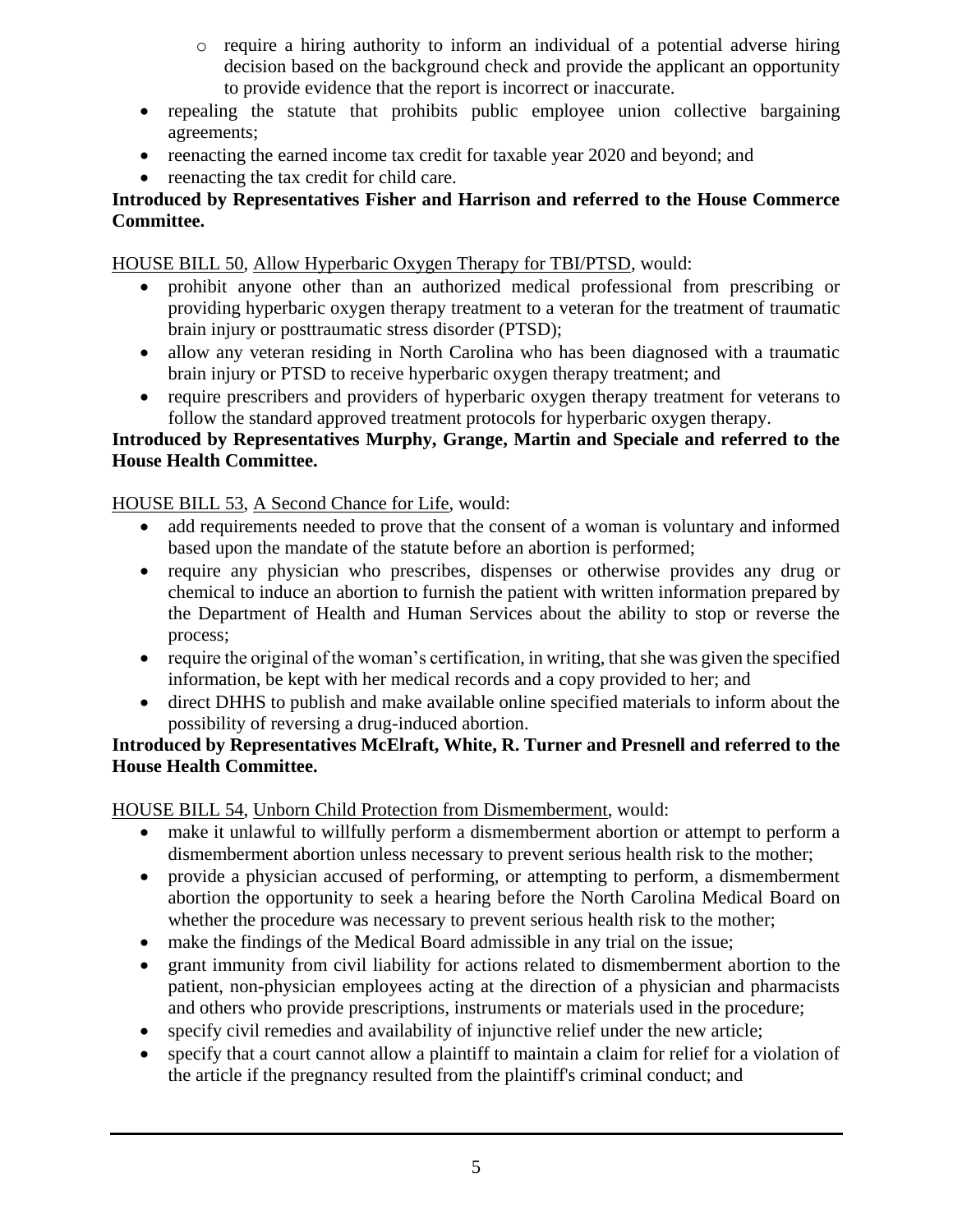• clarify that the article does not create or recognize a right to abortion, nor a right to a particular method of abortion, and that it does not prohibit abortion for any reason, by any other method.

#### **Introduced by Representatives Conrad, Johnson, Hurley, Barnes and referred to the House Health Committee.**

HOUSE BILL 61, Omnibus Gun Changes, would make a number of changes to the State's gun laws that have been sought for years by gun rights advocates. Many of these proposed changes were included in a bill that passed the House last session but was not taken up by the Senate. Among the changes proposed by the bill:

- a "Constitutional Carry" provision, which would essentially allow those who are not currently prohibited from possessing a firearm to carry a handgun concealed (current law requires a concealed carry permit, issued by a Sheriff after background check and trainingcourse requirements are met, to carry concealed). This provision is a national priority for gun rights advocates including the NRA;
- the current Concealed Carry permit system would be maintained (those with a permit can purchase handguns without obtaining a Pistol Purchase permit frim their Sheriff, enjoy reciprocity in some other states, etc.) but would be amended to shorten the time Sheriffs' departments have to issue the permit and limit the ability of Sheriffs to refuse permits for mental health reasons;
- create a list of 15 classes of individuals who would be exempt from laws prohibiting firearms or weapons on the premises of the State Capitol, Executive Mansion, or Western Residence of the Governor, in courthouses or buildings housing any court and at picket lines and certain demonstrations;
- authorize any person who can legally carry a handgun to carry any firearm openly or concealed at any state-owned rest area, at any state-owned rest stop along the highways, and at any state- owned hunting and fishing reservation, and on the grounds or waters of a park within the State Parks System;
- allow legislators, legislative employees, and qualified former sworn law enforcement officers with concealed handgun permits to carry a concealed handgun on the premises of the State legislative buildings and grounds, notwithstanding any rule by the Legislative Services Commission;
- clarify that weapons used in specified crimes must be returned to their rightful owners under specified conditions, unless the rightful owner is the convicted defendant, in which case the presiding judge may dispose of the weapon as specified at the judge's discretion. Adds that if the weapon is owned by the defendant and the defendant is not convicted as provided in the statute, then the presiding judge must order the weapon returned to the defendant;
- specify that, after a hearing, the judge must order the disposition of the firearm (which has been determined to no longer be necessary or useful as evidence in a criminal trial) by ordering that the firearm be returned to its rightful owner if the owner is someone other than the defendant and the court makes the required findings. Allows the firearm to be disposed of in the other listed ways if the defendant is the rightful owner;
- create a new Class 1 misdemeanor for persons who arm themselves with an unusual and dangerous weapon for the purpose of terrifying others, and go about on public highways in a manner to cause terror to the people, and provides that no person may be convicted of this crime based only upon the person's possession or carrying of a handgun, whether openly or concealed.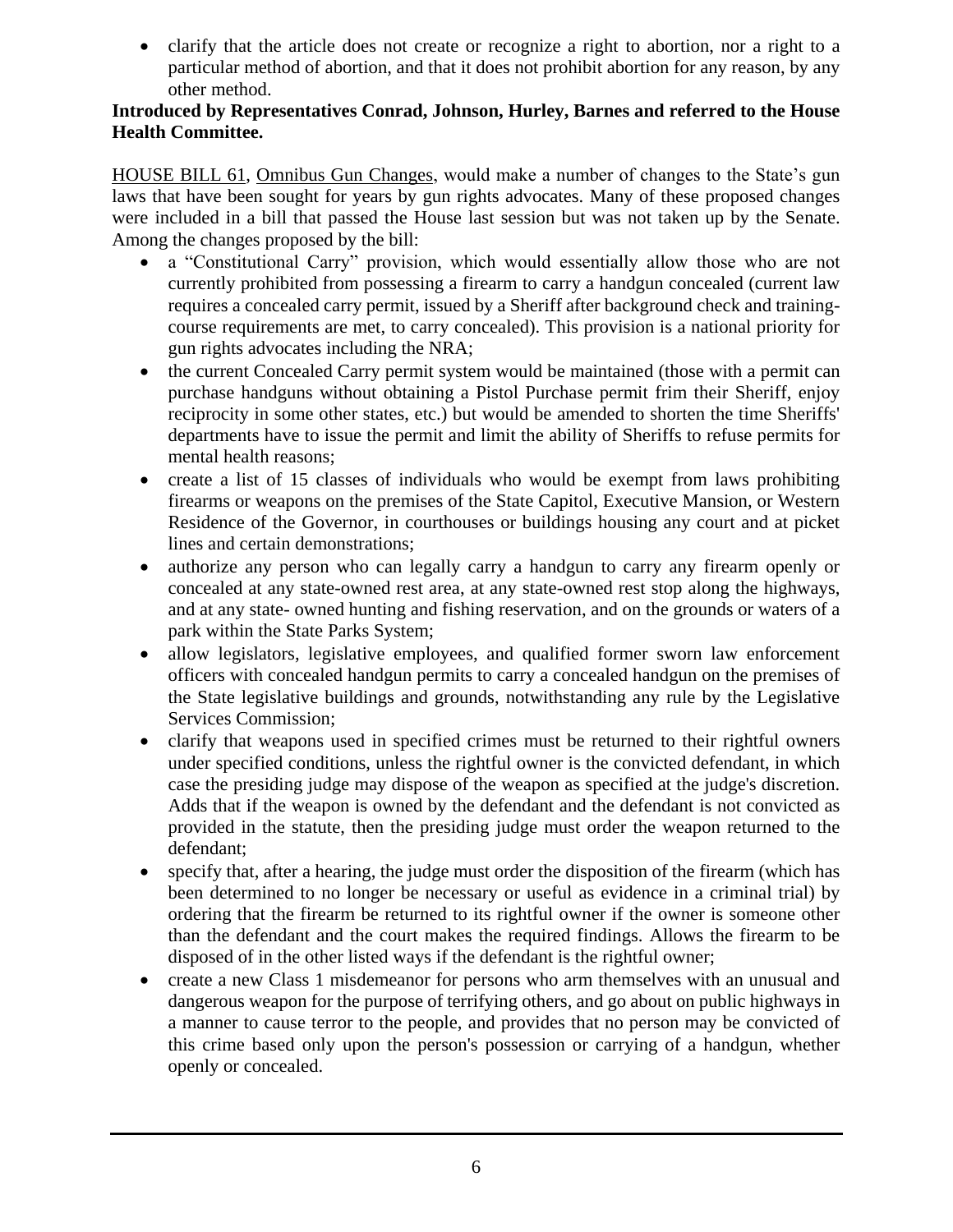The bill would also amend current law related to the carrying of firearms on educational property by:

- defining "school operating hours" as any times when curricular or extracurricular activities are taking place on the premises and any time when the premises are being used for educational, instructional, or school-sponsored activities;
- specify that the restrictions on possessing a firearm when attending a school sponsored curricular or extracurricular activity do not apply if (1) the person is not a participant in, or chaperone or spectator of, the extracurricular activity and (2) the extracurricular activity is conducted in a public place;
- specify that the statute does not apply to a person in a vehicle on a road not maintained by the school that crosses the educational property if the person has a weapon, including an open or concealed handgun, within the locked vehicle and the person stays in the vehicle while crossing the property and only unlocks the vehicle for the entrance or exit of someone else;
- specify that the statute does not apply to a person with a valid concealed handgun permit, or who is exempt from obtaining a permit if all of the following apply: (1) the person possesses and carries a handgun on educational property other than an institution of higher education or a nonpublic, post-secondary education institution; (2) the education property is the location of both a school and a building that is a place of religious worship; (3) the weapon is a handgun; and (4) the handgun is only possessed and carried on educational property outside of the school operating hours.

#### **Introduced by Representatives Pittman, Potts and Kidwell and referred to the House Judiciary Committee, if favorable, Finance, if favorable, Rules.**

HOUSE BILL 65, Marriage Amendment Reaffirmation Act, would:

- reaffirm the vote of the people of the State of North Carolina to amend the State's Constitution by adding the provision known as the Marriage Amendment which only allowed marriage between a man and a woman;
- declare null and void for the State of North Carolina the US Supreme Court's decision in Obergefell v. Hodges (where the [Court](https://en.wikipedia.org/wiki/Supreme_Court_of_the_United_States) ruled that the [fundamental right](https://en.wikipedia.org/wiki/Fundamental_rights_in_the_United_States) to [marry](https://en.wikipedia.org/wiki/Marriage) is guaranteed to [same-sex couples](https://en.wikipedia.org/wiki/Same-sex_couplessexcouples) by both the [Due Process Clause](https://en.wikipedia.org/wiki/Due_Process_Clause) and the [Equal Protection](https://en.wikipedia.org/wiki/Equal_Protection_Clause)  [Clause](https://en.wikipedia.org/wiki/Equal_Protection_Clause) of the [Fourteenth Amendment to the United States Constitution\)](https://en.wikipedia.org/wiki/Fourteenth_Amendment_to_the_United_States_Constitution);
- call on the United States Supreme Court to overturn the *Obergefell v. Hodges* decision; and
- provide that marriages, whether created by common law, contracted, or performed outside of North Carolina, between individuals of the same gender are not valid in North Carolina.

# **Introduced by Representatives Pittman, Brody, and Kidwell and referred to the House Rules Committee. As an aside, States are bound by the Constitutional decisions of the Supreme Court of the United States.**

HOUSE BILL 67, Road Barrier Prohibition, would allow the Department of Transportation to prohibit traffic on transportation infrastructures it deems necessary to be excluded from public travel due to damage posing a danger to public safety (currently, authorized to close any transportation infrastructure under its jurisdiction to permit proper completion of construction work). The bill would make it a Class 1 misdemeanor for a person who willfully drives onto transportation infrastructure closed or who removes or destroys barriers or warning *signs*, lights or lanterns posted and placed pursuant to this provision. Law enforcement, first responders, emergency management, and DOT personnel acting in the course and scope of their official duties would be exempt from these provisions. **Introduced by Representatives McNeill, Shepard, Goodman, and R. Turner and referred to the House Transportation Committee.**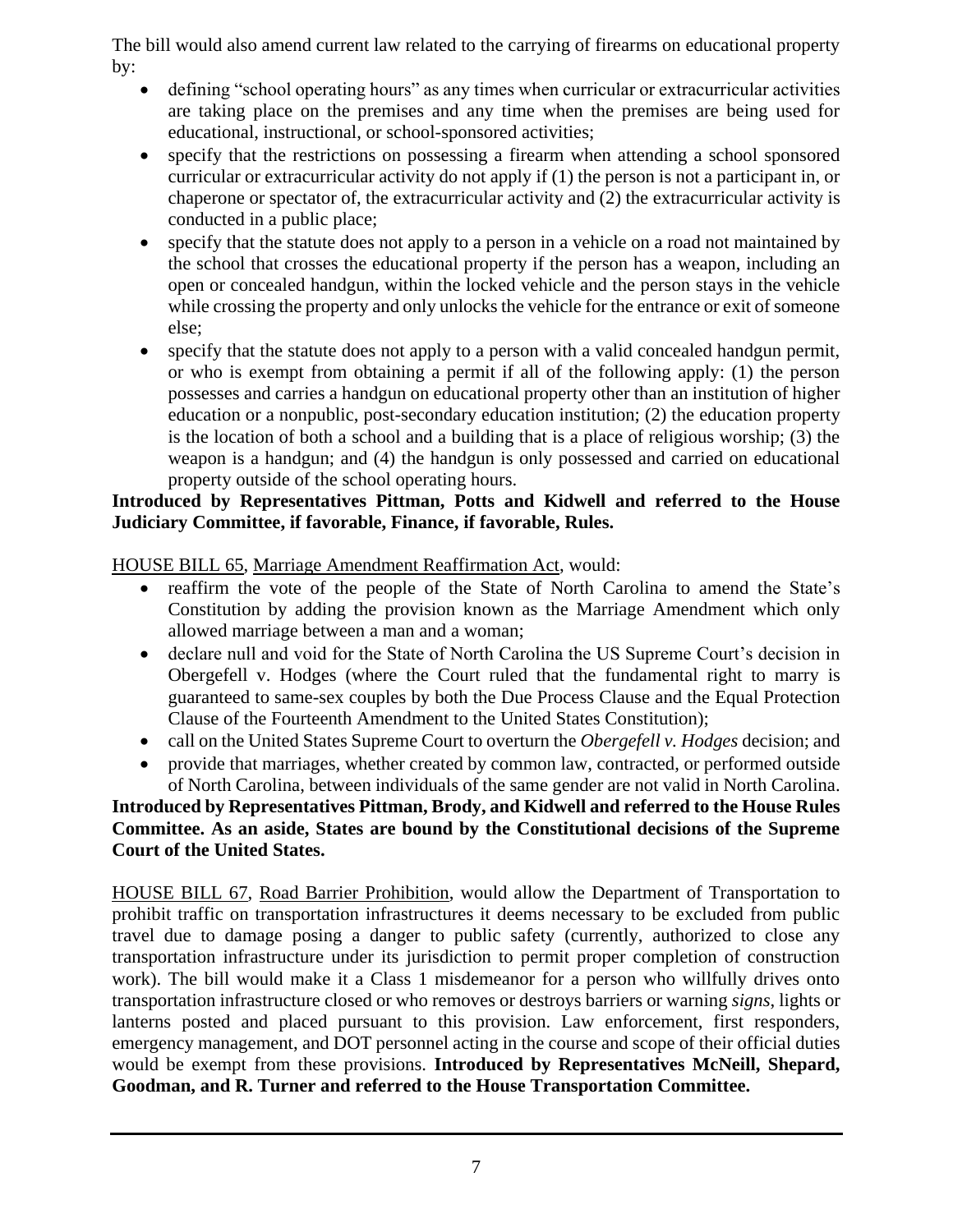HOUSE BILL 69, Nonpartisan Redistricting Commission, would establish an 11-member Nonpartisan Redistricting Commission to:

- prepare proposed plans for revising the senate districts and representative districts and for election of members of the US House of Representatives, and submit its plans no later than April 1 of each year ending in one (basically after each census). Within three legislative days after the proposed plan is received, a member of the General Assembly will file a bill embodying the plan;
- prepare proposed plans in the event that a plan passed by the General Assembly is held invalid;
- maintain meeting notes, draft and proposed plans with corresponding maps, and any data used to develop the draft and proposed plans; and
- maintain a website to: (1) disseminate information about the Commission, including records of its meetings and hearings, proposed plans, and assessments and reports on plans; and (2) allow the public to view the Commission's meetings and hearings in both live and archived form, and submit plans and comments on plans to the Commission for consideration.

#### **Introduced by Representatives Reives, McGrady, Hardister, and B. Turner and referred to the House Redistricting Committee.**

HOUSE BILL 70, Delay NC Healthconnex for Certain Providers, would extend the deadline for participation in North Carolina's Health Information Exchange (HIE) Network for licensed psychiatrists, licensed psychologists and associates, licensed professional counselors, substance abuse professionals, licensed clinical social workers and associates, fee-based pastoral counselors, licensed marriage and family therapists, specified providers of services for individuals with intellectual or developmental disabilities, adult care homes, family care homes, home care agencies, and home health agencies. These 14 provider types would not be required to begin submitting appropriate encounter and claims data until June 1, 2021. **Introduced by Representatives Dobson, White, Murphy and Lambeth and referred to the House Health Committee.**

HOUSE BILL 75, School Mental Health Screening Study, would direct the Department of Health and Human Services and the Department of Public Instruction, in collaboration with the North Carolina Medical Board, the North Carolina Psychology Board, organizations concerned with school mental health, and any other stakeholders deemed appropriate, to study a mental health screening process to identify school children in North Carolina at risk of harming themselves or others. The study would examine all of the following:

- whether the State should require a mental health screen to identify school-aged children at risk of harming themselves or others;
- which mental health professionals should conduct any mental health screen of school-aged children in North Carolina, including whether specific training or experience in working with school-aged children who might be at risk of harming themselves or others should be required in addition to licensure as a health care or mental health provider;
- what behaviors or mental health diagnoses the screen should be targeted to identify;
- the format the screen is to take, including whether an independent mental health screen must be developed, or whether an existing product may be used;
- whether the screen must be uniform throughout the State or whether the Departments should create general guidelines to be followed by each local school administrative unit;
- creation of a policy to ensure that any children identified as being at risk of harming themselves or others receive the mental health services they need to ameliorate that risk,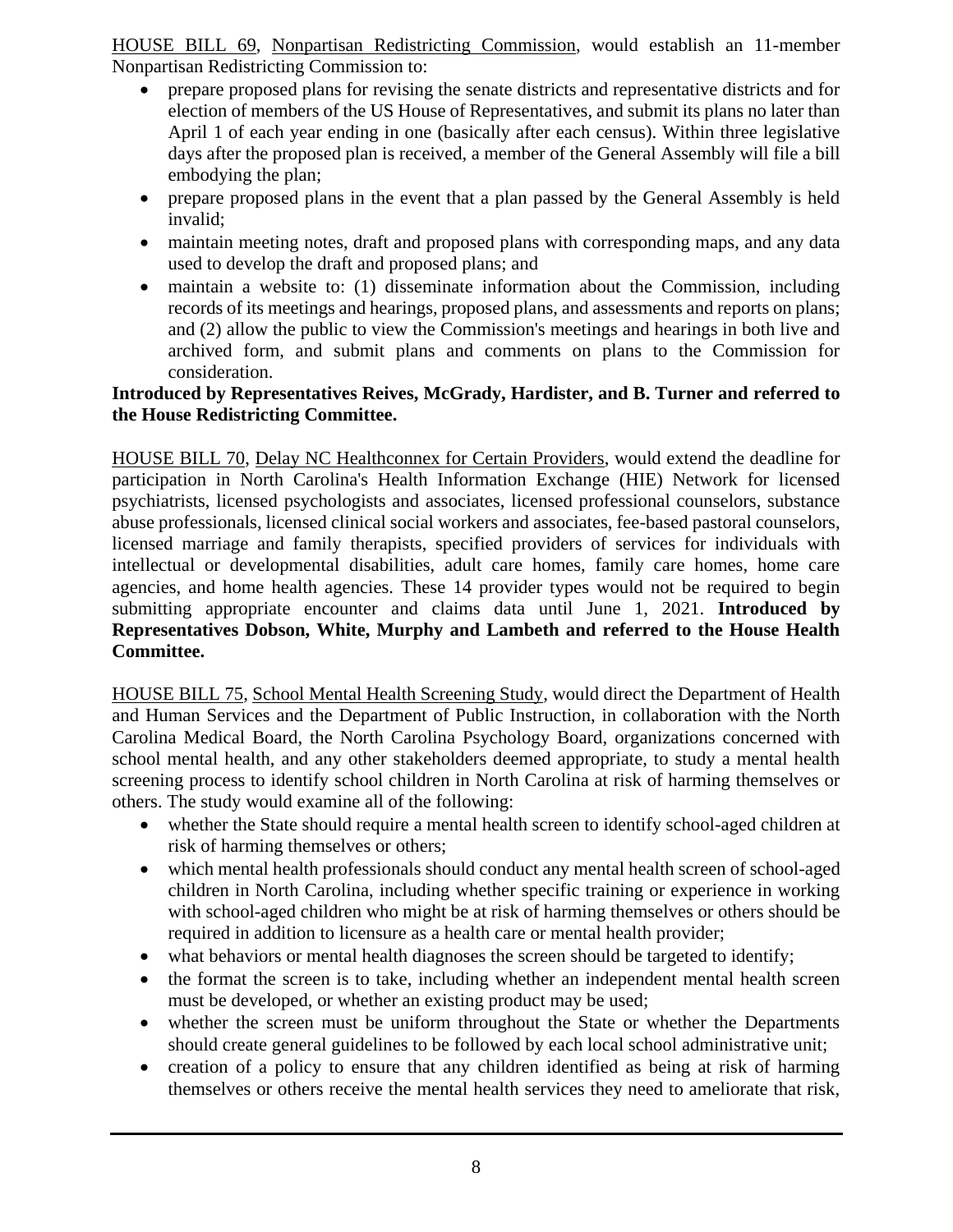including what type of mental health providers can provide follow up services, whether these services may be provided by mental health support staff employed by local school administrative units, and the feasibility of local school administrative units partnering with private organizations to provide these services;

- creation of a policy regulating the storage of, and access to, the confidential health information generated by a screen;
- the optimal age to initiate screening and whether screening should be repeated at different ages;
- whether parents will be permitted to opt out of the screen;
- whether individuals who perform mental health screening of school-aged children at risk of harming themselves or others should be immune from suit for their actions and omissions in performing those screens; and
- any other issues the Departments deem necessary.

The Departments would report their findings to the Joint Legislative Oversight Committee on Health and Human Services and the Joint Legislative Education Oversight Committee no later than February 15, 2020. **Introduced by Representatives Torbett, Lewis, Dobson, and Bell and referred to the House Education K-12 Committee.**

HOUSE BILL 77, Electric Standup Scooters, would define an electric standup scooter as "a device with no more than three twelve-inch or smaller diameter wheels that has handlebars, is designed to be stood upon by the user while riding, and is powered by an electric motor that is capable of propelling the device with or without human propulsion at a speed no greater than 20 miles per hour on a paved level surface." An electric standup scooter would be:

- exempt from the requirement of registration and certificate of title;
- allowed to be operated on public highways with posted speeds of 35 miles per hour or less, sidewalks, and bicycle paths;
- required to yield the right-of-way to pedestrians and other human-powered devices when operated on a sidewalk or bicycle path;
- allowed to park on a sidewalk provided it does not impede normal and reasonable pedestrian traffic.

The bill would allow municipalities to make additional rules and regulations regarding electric standup scooters. **Introduced by Representatives Torbett, Presnell, Iler, and Shepard and referred to the House Transportation Committee.**

HOUSE BILL 81, Move Over Law/Increase Penalties, is identical to Senate Bill 29, summarized in the February 12, 2019, Legislative Report. **Introduced by Representative Jones and referred to the House Judiciary Subcommittee on Criminal Matters.**

HOUSE BILL 86, Gun Violence Prevention Act, would make a number of changes to the State's gun laws, including to:

- require a permit, issued by a Sheriff, to purchase an "assault weapon" (as defined) or long gun;
- require a 72-hour waiting period before a purchased firearm can be delivered or otherwise possessed;
- prohibit anyone aged 18 or younger to possess or carry a handgun or long gun;
- prohibit anyone aged 21 or younger to possess or carry an "assault weapon";
- prohibit the sale or possession of a bump stock or trigger crank;
- require the "safe storage" (as defined) of all firearms;
- require the reporting of lost or stolen firearms, as detailed;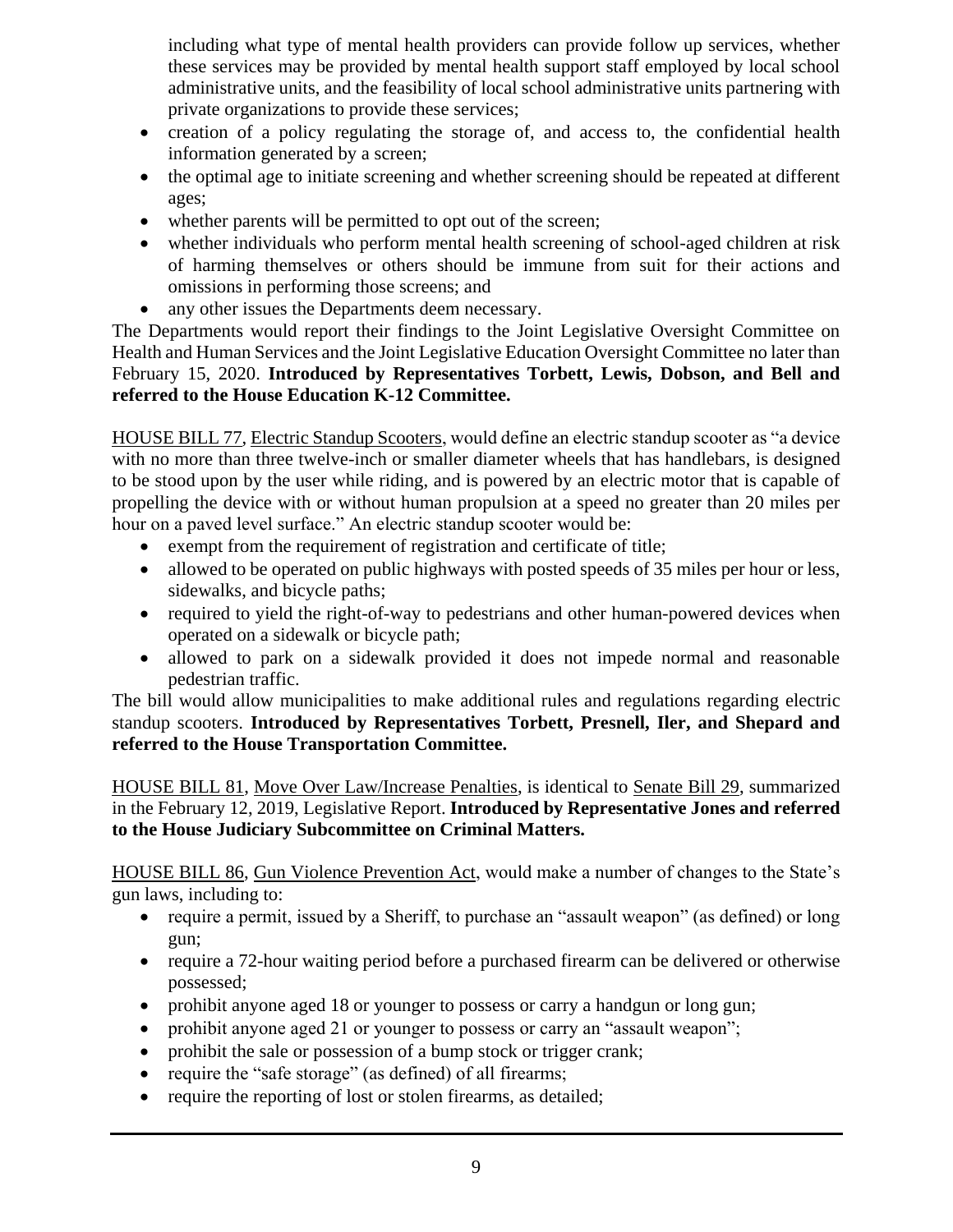- require anyone who owns a firearm to carry "firearm liability insurance";
- amend the concealed handgun permit reciprocity law by directing the Department of Justice to identify and compile a list of the states that issue a concealed handgun permit that requires compliance with criteria that is at least as stringent as the criteria required for a concealed handgun in this State, and providing that a valid concealed handgun permit or license issued by any state on the list is valid in North Carolina;
- prohibit the sale or possession of "large capacity magazines";
- repeal the preemption of local firearm regulations;
- allow for the destruction of seized firearms by law enforcement agencies; and
- require the State Department of Public Safety to develop a roster of handguns that meet detailed design and safety standards and prohibit the sale, transfer or possession of any handgun that is not included on the roster.

#### **Introduced by Representatives Clark, Morey, Harrison, and Willingham referred to the House Judiciary Committee.**

SENATE BILL 43, Establish Standards for Surgical Technology, is identical to House Bill 43, summarized in the February 12, 2019, Legislative Report. **Introduced by Senators Perry, D. Davis, and Krawiec and referred to the Senate Rules Committee.**

# SENATE BILL 46, Standing Up for Rape Victims Act of 2019, would:

- detail notification and submission requirements for collecting agencies that collect sexual assault examination kits completed on or after July 1, 2019, requiring them to preserve the kit and notify the appropriate law enforcement agency;
- require the law enforcement agency notified to take custody of the kit within seven days of receiving notification, submit reported kits to the State Crime Laboratory or other approved lab within 45 days of taking custody, and submit unreported kits to the Department of Public Safety (DPS) within 45 days of taking custody;
- direct law enforcement agencies that possess kits completed on or before January 1, 2018, to establish a review team no later than three months after the act becomes law, to determine submission priority of those kits to the State Crime Laboratory, as detailed;
- prohibit three categories of untested kits from being submitted for testing, including: (1) unreported kits, which must be sent to DPS for storage; (2) kits confirmed unfounded by the law enforcement agency and the review team unless or until information or evidence creates investigative or evidentiary value for testing, in which case the kit must be sent to the State Crime Laboratory or another approved lab for testing after submitting a request; and (3) those which resulted in criminal conviction where the convicted person does not seek DNA testing and the convicted person's DNA profile is already in CODIS;
- require all other kits not subject to the above described requirements to be submitted to the State Crime Laboratory or another approved laboratory as soon as practicable. Sets forth parameters for the State Crime Laboratory or another approved laboratory's testing of kits completed on or before January 1, 2018, and the State CODIS Administrator's entering of eligible DNA profiles developed from those kits into the CODIS database;
- specify that lack of compliance with the statute does not: (1) constitute grounds upon which a person may challenge the validity of DNA evidence in any criminal or civil proceeding; (2) justify the exclusion of evidence generated from a sexual assault examination kit; or (3) provide a person who is accused or convicted of committing a crime against a victim a basis to request that the person's case be dismissed or conviction set aside, or providing a cause of action or civil claim;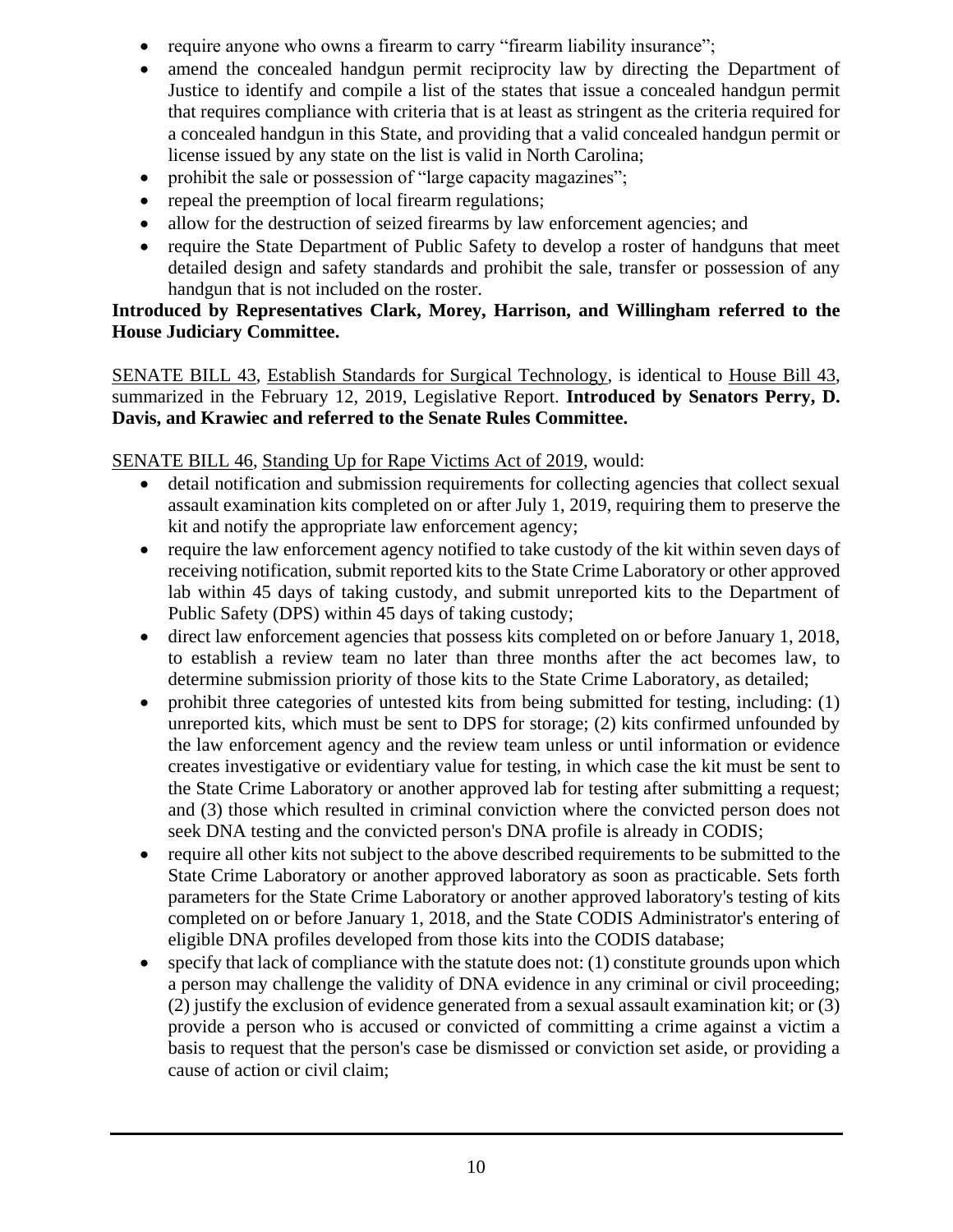- require the Department of Justice and other named entities to work together to develop and provide response and training programs to law enforcement and their sexual assault examination kit review teams on sexual assault investigations, including specified issues related to victim interactions and the handling of kits;
- require a law enforcement agency that receives an actionable CODIS hit on a submitted DNA sample to provide electronic notice of the specified arrest or conviction information to the State Crime Laboratory within 15 days of the trigging event;
- appropriate \$3 million in nonrecurring funds from the General Fund to the Department of Justice for each fiscal year of the 2019-21 fiscal biennium for testing of untested sexual assault examination kits in accordance with the provisions of the bill;
- appropriate \$800,000 in recurring funds for 2019-20 from the General Fund to the Department of Justice for the creation of six full-time equivalent forensic scientist positions; and
- exempt the bill from the current law that requires each house first pass its version of the Current Operations Appropriations Act on third reading and order it sent to the other chamber before placing any other appropriations bill on the calendar for second reading.

#### **Introduced by Senators Daniel, Britt and McKissick and referred to the Senate Rules Committee.**

SENATE BILL 50, Reinstate Earned Income Tax Credit, would reenact the earned income tax credit and set the earned income tax credit at 5% (previously, 4.5% for taxable year 2013 and 5% for all other taxable years). The bill would repeal the reenacted statute effective for taxable years beginning on or after January 1, 2023. **Introduced by Senators Foushee and Mohammed and referred to the Senate Rules Committee.**

SENATE BILL 51, Unborn Child Protection From Dismemberment, is identical to House Bill 54, summarized above in this Legislative Report. **Introduced by Senators Krawiec, Ballard, and Sawyer and referred to the Senate Rules Committee.**

SENATE BILL 52, A Second Chance For LIFE, is identical to House Bill 53, summarized above in this Legislative Report. **Introduced by Senators Krawiec, Ballard, and Sawyer and referred to the Senate Rules Committee.**

SENATE BILL 58, Revise Marijuana Laws, would increase the amount of marijuana that may be legally possessed for personal use to quantities of four ounces or less, and adjust the penalties for possession of marijuana as follows: a Class 1 misdemeanor for possession of over four ounces (previously one half of an ounce; and a Class I felony for possession of over 16 ounces (previously one and one half ounces). The bill also would include provisions to allow for the expunction of criminal records for violations for possession of less than three ounces of marijuana. **Introduced by Senators Lowe, Foushee, and Fitch and referred to the Senate Rules Committee.**

SENATE BILL 60, Restore Educational Sales Tax Holiday, would reenact the sales and use tax holiday for school supplies. **Introduced by Senators Mohammed, Foushee, and Lowe and referred to the Senate Rules Committee.**

SENATE BILL 66, Allow Game Nights, would authorize nonprofit organizations to operate "game nights" and allow the consumption of alcoholic beverages at game nights after applying for and receiving a permit. A game night would be "a specific event at which games of chance are played and prizes are awarded by raffle and that is sponsored by or on behalf of an exempt organization